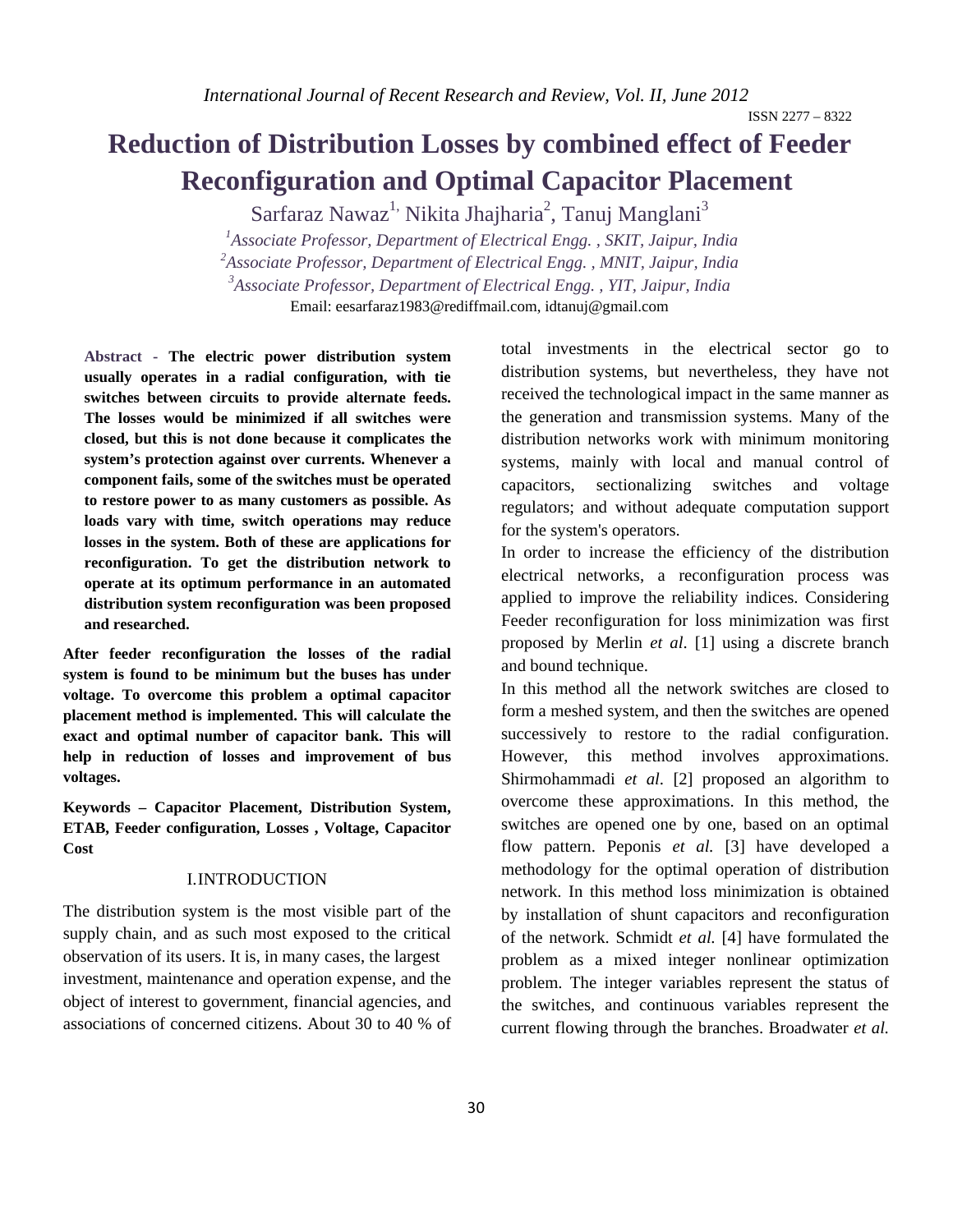[5] have considered the time varying load demand, obtained through load estimation, to reduce the loss. Morton *et al.* [6] have proposed a method based on an exhaustive search algorithm for obtaining a minimum loss radial configuration of a distribution system. The algorithm uses the graph-theoretic techniques involving semi-sparse transformations of a current sensitivity matrix. M.W. Siti *et al.* [7] contribute such a technique at the low-voltage and medium-voltage levels of a distribution network simultaneously with reconfiguration at both levels. While the neural network is adopted for the network reconfiguration problem, this paper introduces a heuristic method for the phase balancing/loss minimization problem. A comparison of the heuristic algorithm with that of the neural network shows the former to be more robust. K. Viswanadha Raju *et al.* [8] describes a new, two stages, and heuristic method, for determining a minimum loss configuration of a distribution network, based on real power loss sensitivities with respect to the impedances of the candidate branches. S.K.Salam *et al.* discussed [9], the effects of distributed generation on voltage regulation and power losses in distribution systems C.L.T. Borges *et al.* [10] have presented a technique to evaluate the impact of DG size and placement on losses, reliability and voltage profile of distribution networks. Davidson *et al.* [11] have presented an optimization model for loss minimization in a distribution network with DG. An algorithm has been proposed by T.Griffin *et al.* [12] to determine the near optimal placement of distributed generation with respect to system losses. Mutale *et al.*  [13] have presented a methodology to evaluate the impact of DG on power loss minimization by examining loss allocation coefficients. M. A. Kashem

*et al.* [14] represent techniques to minimize power losses in a distribution feeder by optimizing DG model in terms of size, location and operating point of DG. Sensitivity analysis for power losses in terms of DG size and DG operating point has been performed. X. P. Zhang *et al.* [15] paper discusses the issue of energy loss minimization of electricity networks with large renewable wind generation. The impact of the special

operating arrangements of large wind generation on energy loss of electricity networks is investigated. An optimal power flow (OPF) approach is proposed to minimize the energy loss of electricity network with reactive power and FACTS control, while satisfying the network operating voltage and thermal limits. W.M.Lin *et al*. [16] propose to reduce power loss by means of load reconnection of the prime phase sequence of the open wye - open delta transformers. The Genetic Algorithms (GAs) has been implemented for solving the optimal problem. Practical examples of Taiwan Power Company demonstrate that the proposed method is effective and available. M.S.Tsai *et al.* [17] compares several Genetic Algorithm reproduction methods for distribution system loss reduction and load balancing problems. Asexual reproduction method is proposed in this paper, which requires less generation to reach the optimal solution than gamogenesis. A.Augugliaro *et al.* [18] discussed the problem of voltage regulation and power losses minimization for automated distribution systems. The classical formulation of the problem of optimal control of shunt capacitor banks and Under Load Tap Changers located at HV/MV substations has been coupled with the optimal control of tie-switches and capacitor banks on the feeders of a large radially operated meshed distribution system with the aim of attaining minimum power losses and the flattening of the voltage profile. The considered formulation requires the optimization of two different objectives; therefore the use of adequate multi objective heuristic optimization methods is needed. The heuristic strategy used for the optimization is based on fuzzy sets theory. K.Amaresh *et al.* [19] introduced HVDS with small capacity distribution transformers. A simple load flow technique has been used for solving radial distribution networks before and after implementation of HVDS. An advantage of implementing HVDS over LVDS system for loss minimization is discussed .T.M.Khalil *et al.* [20] presented a solution by using series capacitors connected to the nodes of distribution feeders. A proposed technique is introduced to calculate the desired size of series capacitors keeping the voltage at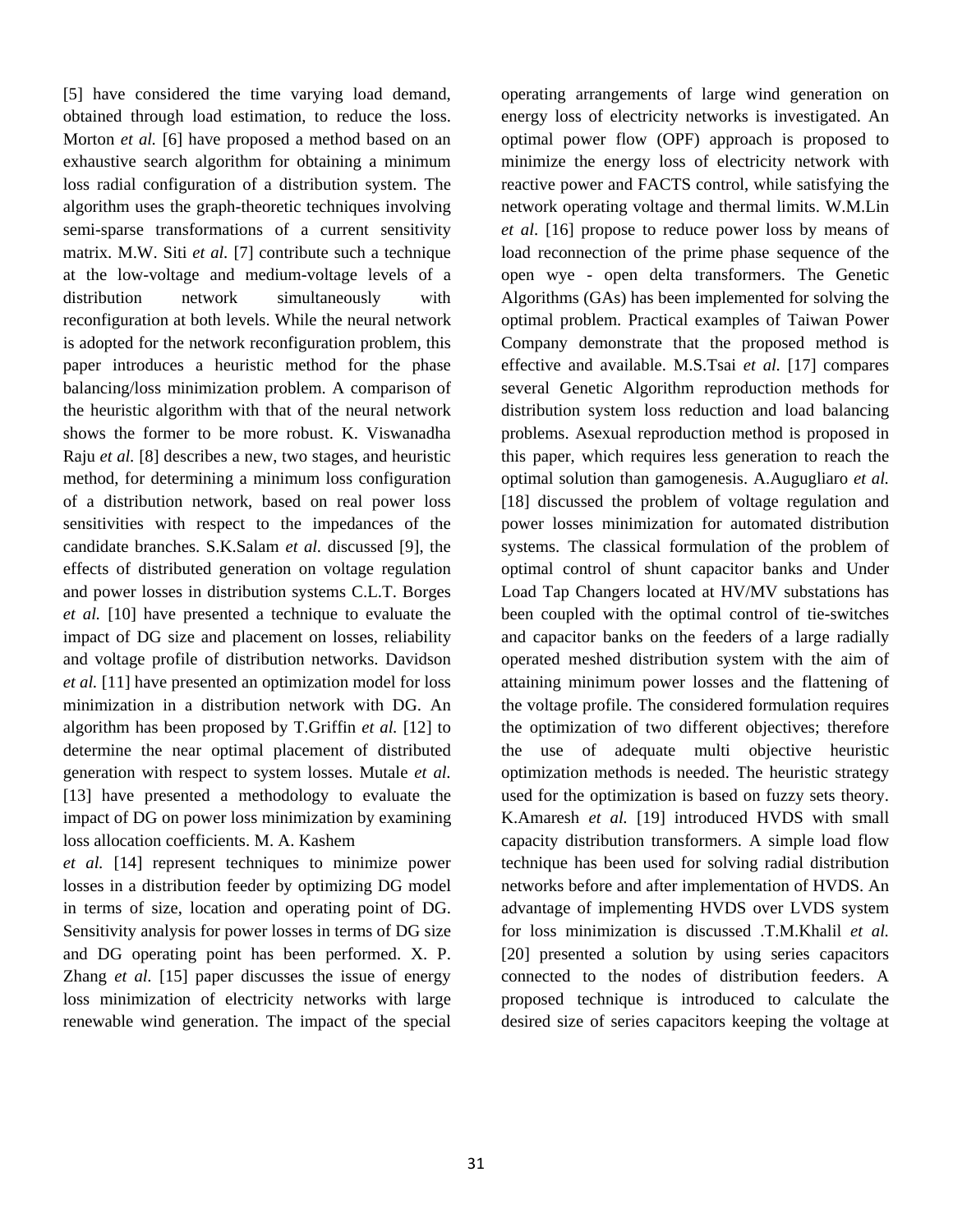proper nominal operating limits and reducing the power losses. This technique is the Particle Swarm Optimization (PSO). A real case study is presented as an illustrative example showing the advantages of the proposed technique over other methods.

This paper proposes a loss minimization for power distribution system. Two methods of loss reduction (Feeder Reconfiguration, Optimal Capacitor Placement) are implemented on IEEE – 70 Bus systems.

## II. FEEDER RECONFIGURATION (FR)

Distribution networks are configured radially. Their configurations may be varied with manual or automatic switching operations so that all of the loads are supplied and reduce power loss, increase system security, and enhance power quality. Reconfiguration also relieves the overloading of the network components. The change in network configuration is performed by opening sectionalizing (normally closed) and closing tie (normally open) switches of the network. These switching's performed in such a way that the radiality of the network is maintained and all of the loads are energized.

"Feeder reconfigurations are defined as altering the topological structures of distribution feeders by changing the open/closed states of the sectionalizing and tie switches" [21].

### III. PROPOSED FR METHOD

To obtain minimum loss radial configuration the sectionalizing switch out of the sectionalizing switches on either side of the hypothetical switch carries more complex power should be kept closed and the other is opened.

The algorithm of the proposed method is as follows:

- (i) Read the data and switch data
- (ii) Close all normally open switch to form an interconnected network
- (iii) Perform load flow study and obtain results.
- (iv) Identify the nodes which are receiving power from more than one source.
- (v) Compare the complex power flows toward the each individual identified node. Open the line section(s) feeding less complex power to individual identified node.
- (vi) Print the resulting minimum complex power loss radial configuration.

For experimental study of above method, 11 KV 70 bus, feeder system of Debapriya Das [21] is taken. The Line and Load details are given in Table VI. The proposed method of feeder reconfiguration is applied to the 70 bus system. ETAP 5.0 software is used for simulation.



**Fig. 1 IEEE 70 bus system**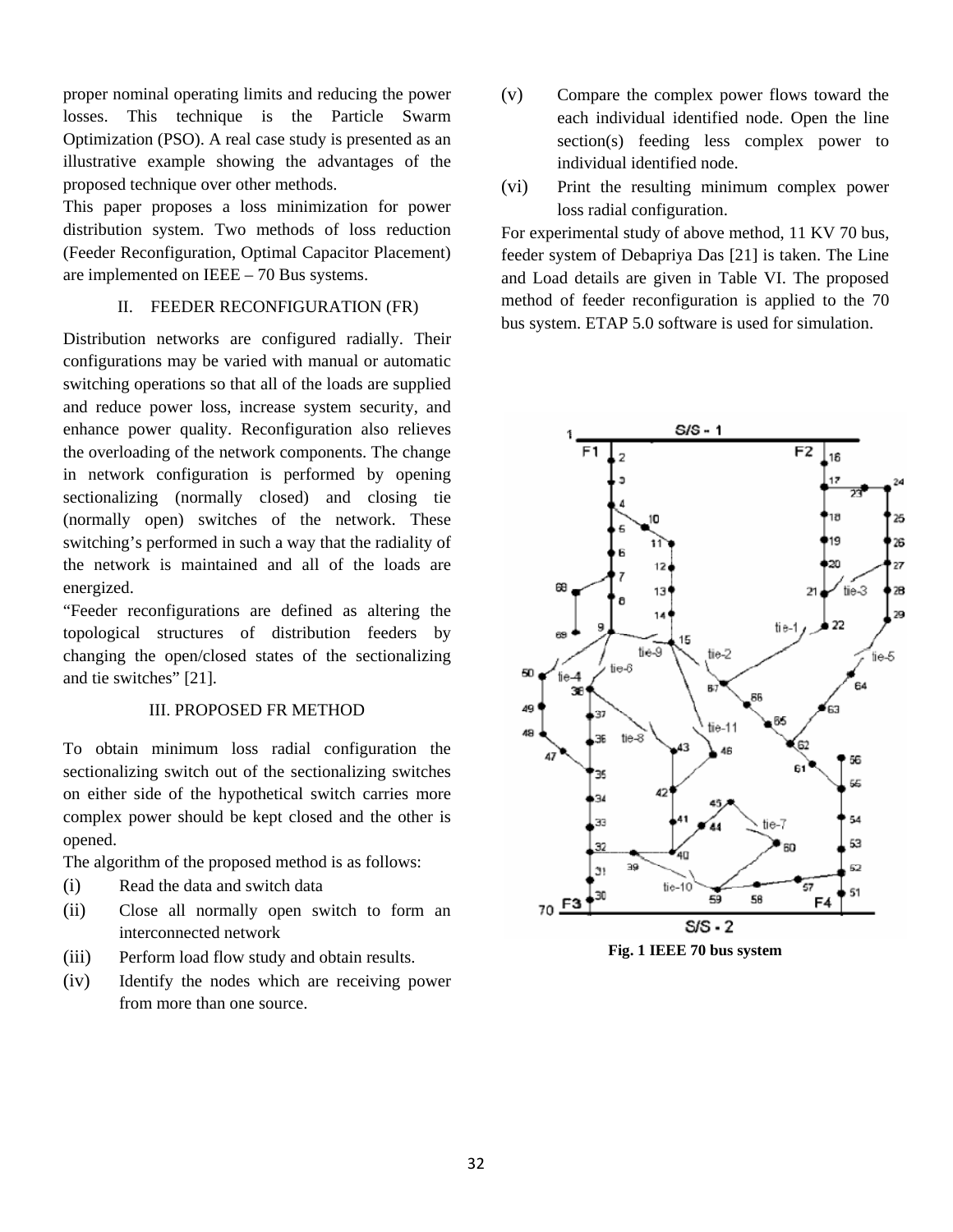Now, following buses are receiving complex power from two or more than two buses.

| <b>TABLE I</b>                           |
|------------------------------------------|
| Details of Complex power received by bus |

| S.No.          | To         | From       | <b>Complex</b> |
|----------------|------------|------------|----------------|
|                | <b>Bus</b> | <b>Bus</b> | power          |
| $\mathbf{1}$   | 9          | 8          | $72 + j67$     |
|                |            | 38         | $66 + j55$     |
| $\overline{2}$ | 15         | 9          | $2 + j41$      |
|                |            | 14         | $43 + j3$      |
|                |            | 46         | $59 + j40$     |
| 3              | 27         | 21         | $191 + j66$    |
|                |            | 26         | $117 + j119$   |
| 4              | 38         | 37         | $27 + j51$     |
|                |            | 43         | $66 + j26$     |
| $\overline{5}$ | 39         | 32         | $511 + j310$   |
|                |            | 59         | $55 + j31$     |
| 6              | 40         | 39         | $427 + j249$   |
|                |            | 44         | $16 + j14$     |
| 7.             | 64         | 29         | $19 + j12$     |
|                |            | 63         | $8+j12$        |
| 8              | 65         | 66         | $67 + j53$     |
|                |            | 62         | $48 + j53$     |
| 9              | 67         | 22         | $154 + j126$   |
|                |            | 15         | $69 + j56$     |
| 10             | 50         | 49         | $3+j9$         |
|                |            | 9          | $122 + j71$    |
| 11             | 46         | 42         | $113 + j76$    |
|                |            | 15         | $95 + j63$     |

According to the method, open the line section which is feeding less complex power to individual identified node. Hence, following line section is opened.

TABLE II Details of Tie Switch by Proposed Method

| S.No. | <b>Line Section</b><br>(Tie Switch) | S.No. | <b>Line Section</b><br>(Tie Switch) |
|-------|-------------------------------------|-------|-------------------------------------|
|       | $9 - 38$                            |       | $40 - 44$                           |
|       | $9 - 15$                            |       | $63 - 64$                           |
| 3     | $21 - 27$                           |       | $62 - 65$                           |
|       | $37 - 38$                           |       | $15 - 67$                           |
| 5     | $39 - 59$                           | 10    | 49-50                               |
|       |                                     | 11    | 15-46                               |

Now, after performing the load flow analysis in ETAP software, total losses become 179 KW & 161.8 KVAR.

TABLE III Voltages of 70 Buses after Feeder Reconfiguration Method

| <b>Bus</b>              | Voltage      | <b>Bus</b><br><b>Voltage</b> |        | <b>Bus</b> | Voltage |
|-------------------------|--------------|------------------------------|--------|------------|---------|
| No.                     | (pu)         | No.                          | (pu)   | No.        | (pu)    |
| 1                       | $\mathbf{1}$ | 25                           | 0.940  | 49         | 0.9625  |
| $\overline{2}$          | 0.9854       | 26                           | 0.938  | 50         | 0.940   |
| $\overline{\mathbf{3}}$ | 0.968        | 27                           | 0.936  | 51         | 0.9928  |
| $\overline{\mathbf{4}}$ | 0.96         | 28                           | 0.933  | 52         | 0.9653  |
| 5                       | 0.959        | 29                           | 0.9314 | 53         | 0.958   |
| 6                       | 0.95         | 30                           | 0.9967 | 54         | 0.9542  |
| 7                       | 0.9455       | 31                           | 0.991  | 55         | 0.950   |
| 8                       | 0.944        | 32                           | 0.958  | 56         | 0.949   |
| 9                       | 0.943        | 33                           | 0.9803 | 57         | 0.962   |
| 10                      | 0.957        | 34                           | 0.975  | 58         | 0.959   |
| 11                      | 0.953        | 35                           | 0.967  | 59         | 0.952   |
| 12                      | 0.949        | 36                           | 0.966  | 60         | 0.950   |
| $\overline{13}$         | 0.9467       | 37                           | 0.9655 | 61         | 0.947   |
| 14                      | 0.9461       | 38                           | 0.9648 | 62         | 0.944   |
| 15                      | 0.9452       | 39                           | 0.9495 | 63         | 0.9437  |
| $\overline{16}$         | 0.982        | 40                           | 0.947  | 64         | 0.9319  |
| 17                      | 0.976        | 41                           | 0.944  | 65         | 0.9399  |
| 18                      | 0.966        | 42                           | 0.940  | 66         | 0.9408  |
| 19                      | 0.960        | 43                           | 0.940  | 67         | 0.9446  |
| 20                      | 0.955        | 44                           | 0.9498 | 68         | 0.9438  |
| 21                      | 0.948        | 45                           | 0.9499 | 69         | 0.943   |
| 22                      | 0.9456       | 46                           | 0.939  | 70         | 1.0     |
| $\overline{23}$         | 0.9588       | 47                           | 0.966  |            |         |
| 24                      | 0.947        | 48                           | 0.963  |            |         |

After this, it is seen that the minimum voltage at bus 29 is 0.93pu. Hence to improve this voltage another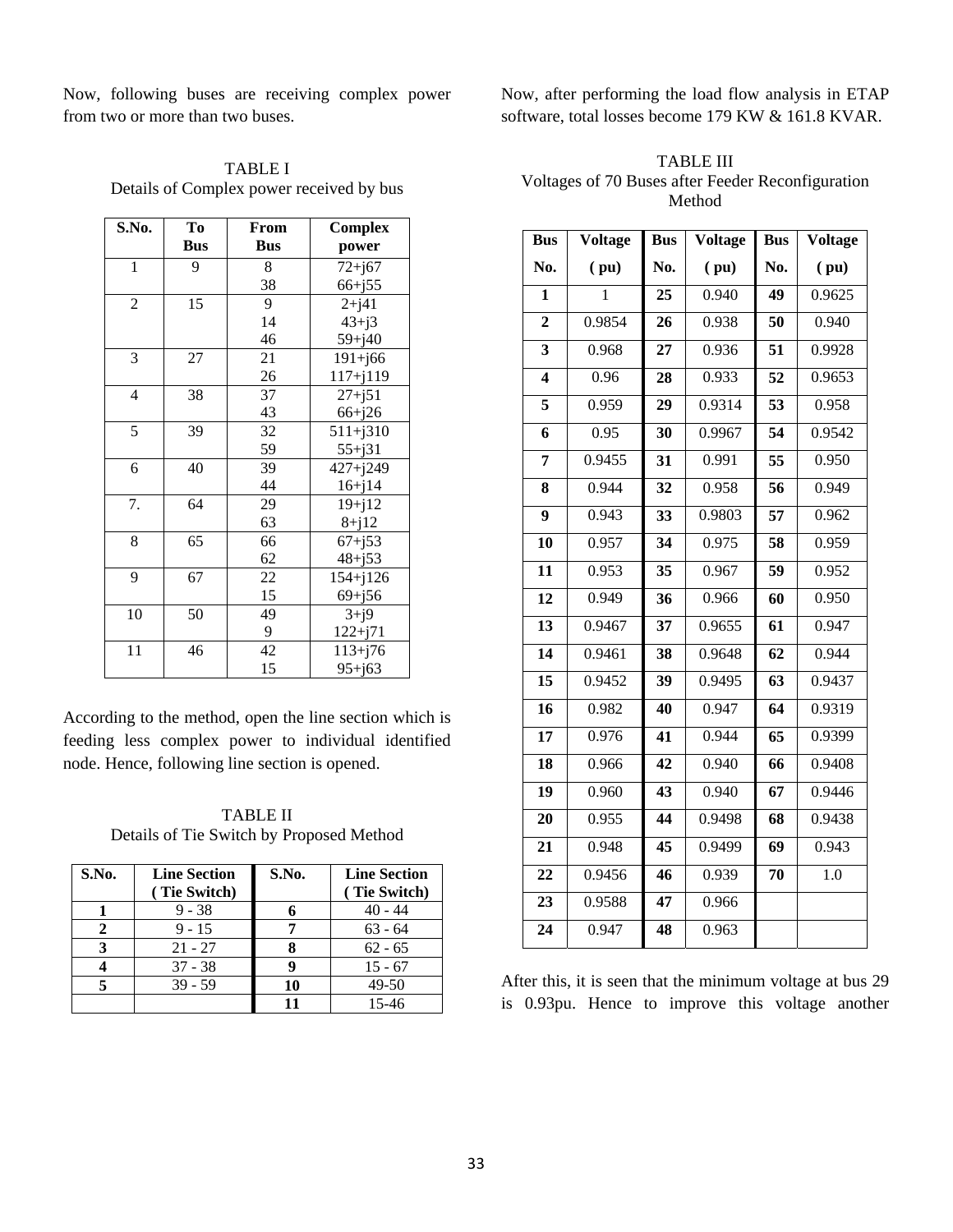method, optimal capacitor placement, is applied to the system.

#### IV. OPTIMAL CAPACITOR PLACEMENT

Most utilities try to apply capacitors "optimally". Years ago, when voltage levels were low and wire sizes were smaller, an "optimal placement study" might mean placement of the capacitor banks to obtain a reasonable voltage profile. Today, optimum placement normally means place to minimize losses at the lowest cost.

Placement Studies are normally performed in one of two ways:

- (i) Place capacitors until optimum power factor is reached (point where the cost of adding bank exceeds value of losses reduction and equipment utilization benefits)
- (ii)Place capacitors until a predetermined power factor is met. This number is Sometimes quite arbitrary.

Optimal placement would be easy if the load didn't change. The problem with placement studies is that loads change during the day, week, month and most schemes have to deal with all these changes as best they can. The VAR needs change dramatically over a fairly brief period of time. The challenge to the distribution engineer is to pick the correct size of the banks to be used**,** the placement of these banks and minimize the cost.

## V. PROPOSED OPTIMAL CAPACITOR PLACEMENT METHOD

After feeder reconfiguration methods, the total system losses are 179 KW & the minimum bus voltage is 0.933 (Bus no. 28). Here, the system voltage is under critical limits. Hence, to improve system voltage & also system losses it is desired to connect capacitor bank on the appropriate buses.

Algorithm of proposed OCP method:

- **1.** Find the number of buses, which are opened after feeder reconfiguration method.
- **2.** The system is radial. So, this will be the end buses of the particular feeder.
- **3.** Calculate the total reactive power flow in the corresponding feeder.

**4.** Connect the capacitor banks of total VARS that is flowing in each radial feeder

| <b>Table IV</b>                               |
|-----------------------------------------------|
| Location & Size of Capacitor Bank by Proposed |
| Method                                        |

| S.No. | <b>Location of</b> | <b>Rating of</b>      |
|-------|--------------------|-----------------------|
|       | capacitor bank     | <b>Capacitor bank</b> |
|       | Bus No.            | (KVAR / Phase)        |
| 1     | 50                 | 80                    |
| 2     | 15                 | 60                    |
| 3     | 49                 | 60                    |
| 4     | 38                 | 30                    |
| 5     | 43                 | 100                   |
| 6     | 44                 | 31                    |
| 7     | 63                 | 50                    |
| 8     | 64                 | 140                   |
| 9     | 65                 | 120                   |

Now the system losses are: 136.6 KW & 122.4 KVAR Total Rating of Capacitor Bank is 1.983 MVAR or 2 MVAR (approx.) .

Here it is seen that after applying Optimal capacitor placement method to the given system, the losses are reduced to 136 KW i.e. reduction of 43 KW.

| <b>TABLE V</b>                                      |  |
|-----------------------------------------------------|--|
| Voltages of Buses after Optimal Capacitor Placement |  |

| <b>Bus</b>   | Voltage | Inc.       | <b>Bus</b> | Voltage | Inc./Dec.  |
|--------------|---------|------------|------------|---------|------------|
| No.          | (pu)    | Dec.       | No.        | (pu)    |            |
| 1            |         | Swing      | 36         | 0.976   |            |
| $\mathbf{2}$ | 0.9878  | Inc.       | 37         | 0.976   |            |
| 3            | 0.9739  | Inc.       | 38         | 0.9764  | Inc        |
| 4            | 1.05    | Inc.       | 39         | 0.9853  | Inc        |
| 5            | 0.99    | <b>Inc</b> | 40         | 0.9840  | <b>Inc</b> |
| 6            | 0.994   | <b>Inc</b> | 41         | 0.9821  | <b>Inc</b> |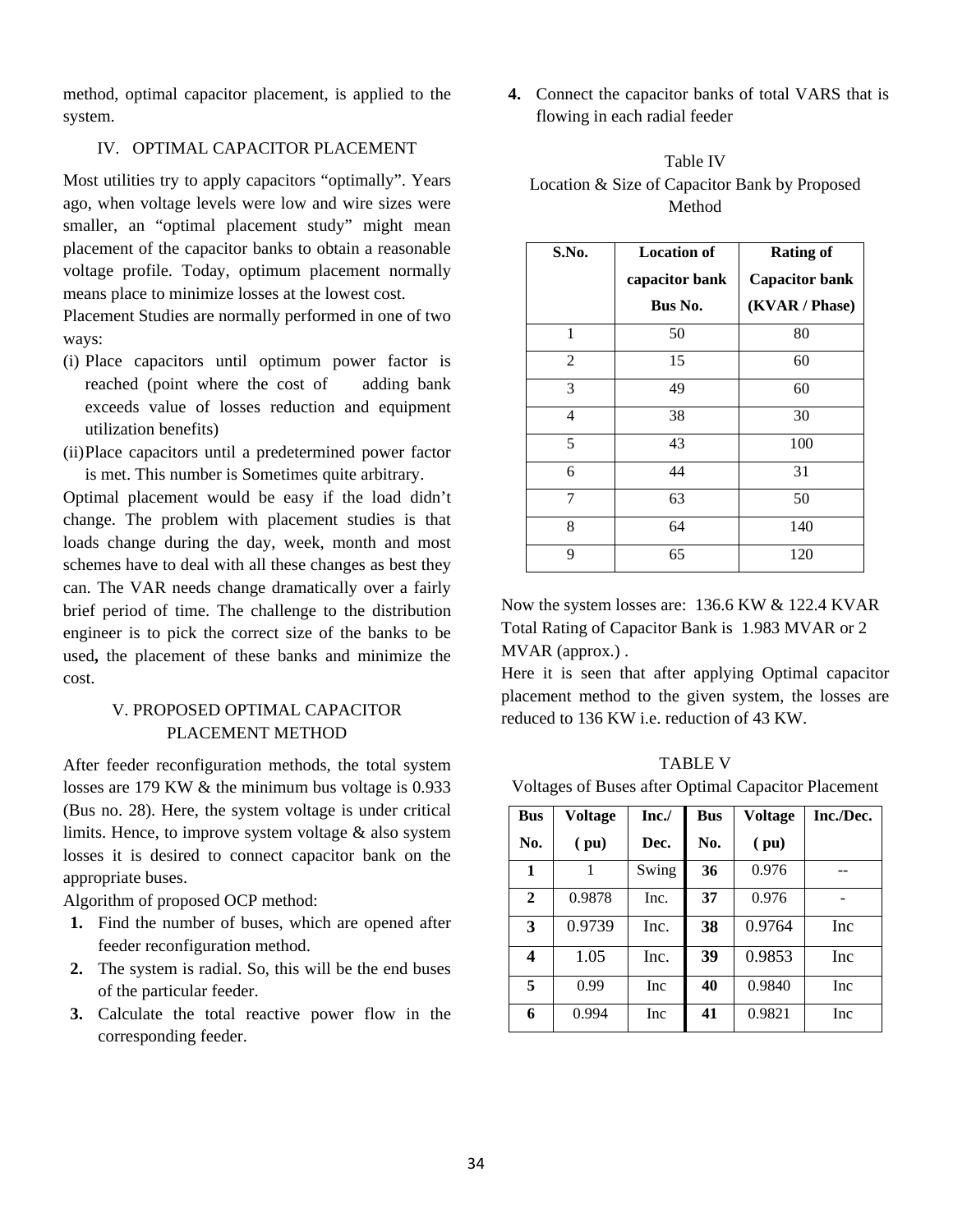| 7               | 0.9914            | Inc                      | 42              | 0.9815       | Inc   |
|-----------------|-------------------|--------------------------|-----------------|--------------|-------|
| 8               | 0.9912            | Inc                      | 43              | 0.9834       | Inc   |
| 9               | 0.991             | Inc                      | 44              | 0.9858       | Inc   |
| 10              | 0.998             | Inc                      | 45              | 0.9856       | Inc   |
| 11              | 0.995             | Inc                      | 46              | 0.9808       | Inc   |
| $\overline{12}$ | 0.993             | Inc                      | 47              | 0.9759       |       |
| 13              | 0.991             | Inc                      | 48              | 0.97463      | ÷,    |
| 14              | 0.991             | Inc                      | 49              | 0.97441      |       |
| 15              | 0.992             | Inc                      | 50              | 0.9909       | Inc   |
| 16              | 0.987             | Inc                      | 51              | 0.9938       | Inc   |
| 17              | $\overline{1.01}$ | Inc                      | $\overline{52}$ | 0.9980       | Inc   |
| 18              | 0.995             | Inc                      | 53              | 0.9923       | Inc   |
| 19              | 0.9916            | Inc                      | 54              | 0.9893       | Inc   |
| $\overline{20}$ | 0.9885            | Inc                      | $\overline{55}$ | 0.98626      | Inc   |
| 21              | 0.9845            | Inc                      | 56              | 0.9856       | Inc   |
| 22              | 0.9834            | Inc                      | 57              | 0.9952       | Inc   |
| 23              | 0.9886            | Inc                      | 58              | 0.9927       | Inc   |
| 24              | 0.98025           | Inc                      | 59              | 0.9872       | Inc   |
| 25              | 0.9760            | Inc                      | 60              | 0.98586      | Inc   |
| 26              | 0.9744            | Inc                      | 61              | 0.98413      | Inc   |
| $\overline{27}$ | 0.9735            | Inc                      | $\overline{62}$ | 0.98214      | Inc   |
| 28              | 0.9728            | Inc                      | 63              | 0.98235      | Inc   |
| 29              | 0.9735            | Inc                      | 64              | 0.97416      | Inc   |
| 30              | 0.9974            | $\overline{\phantom{0}}$ | 65              | 0.98127      | Inc   |
| 31              | 0.9932            |                          | 66              | 0.98113      | Inc   |
| 32              | 0.9895            | $\overline{\phantom{0}}$ | 67              | 0.9829       | Inc   |
| $\overline{33}$ | 0.9856            |                          | 68              | 0.98971      | Inc   |
| $\overline{34}$ | 0.9802            | $\overline{\phantom{0}}$ | 69              | 0.988        | Inc   |
| 35              | 0.9771            | $\frac{1}{2}$            | 70              | $\mathbf{1}$ | Swing |

After optimal capacitor placement method, it is seen that the voltage profile is improved. Now, all bus voltages have value more than 0.97 pu.

#### VI. CONCLUSION

The work has been carried out to find the optimal tie switches and sizes (KVAr) of capacitors in radial distribution system to minimize the losses and to improve the voltages of each bus. The above problem has been solved in two step methodology, first the feeder reconfiguration method is applied on the system and find out the exact location of tie switches which has to be opened. Second, after FR the exact location of capacitor bank is identified. By using both of the method a system has minimum loss configuration.

The proposed method was tested on distribution system IEEE 70 buses. In the 70-bus system it was found that by opening 11 switches and placing a total 2.0 MVAr optimal capacitors bank at 9 different locations, the loss can be reduced from 179 KW to 135KW. This will also help in improving the bus voltages.

From the study the following conclusions are drawn.

- (i) The compensation is yielding into increase in voltage profile, reduction in losses.
- (ii)The developed algorithm is effective in deciding the tie switches and allocation of capacitors.

#### VII. REFERENCES

- [1] Merlin and H. Back, 'Search for a Minimal-Loss Operating Spanning Tree Configuration in Urban Power Distribution Systems", *Proc. of 5th Power Systems Comp. Con.*, Cambridge, U. K., Sept. 1-5, 1975.
- [2] D. Shirmohammadi and H. W. Hong, "Reconfiguration of electric distribution networks for resistive losses reduction," *IEEE Trans. Power Delivery*, vol. 4, pp. 1402–1498, Apr. 1989.
- [3] G. J. Peponis, M. P. Papadopoulos, and N. D. Hatziargyriou, "Optimal operation of distribution networks," *IEEE Trans. Power Syst.*, vol. 11, no. 1, pp. 59–67, Feb. 1996.
- [4] H. P. Schmidt, N. Ida, N. Kagan, and J. C. Guaraldo, "Fast reconfiguration of distribution systems considering loss minimization," *IEEE Trans. Power Syst*., vol. 20, no. 3, pp. 1311–1319, Aug. 2005.
- [5] R. P. Broadwater, A. H. Khan, H. E. Shaalan, and R. E. Lee, "Time varying load analysis to reduce distribution losses through reconfiguration," *IEEE Trans. Power Del*., vol. 8, no. 1, pp. 294–300, Jan. 1993.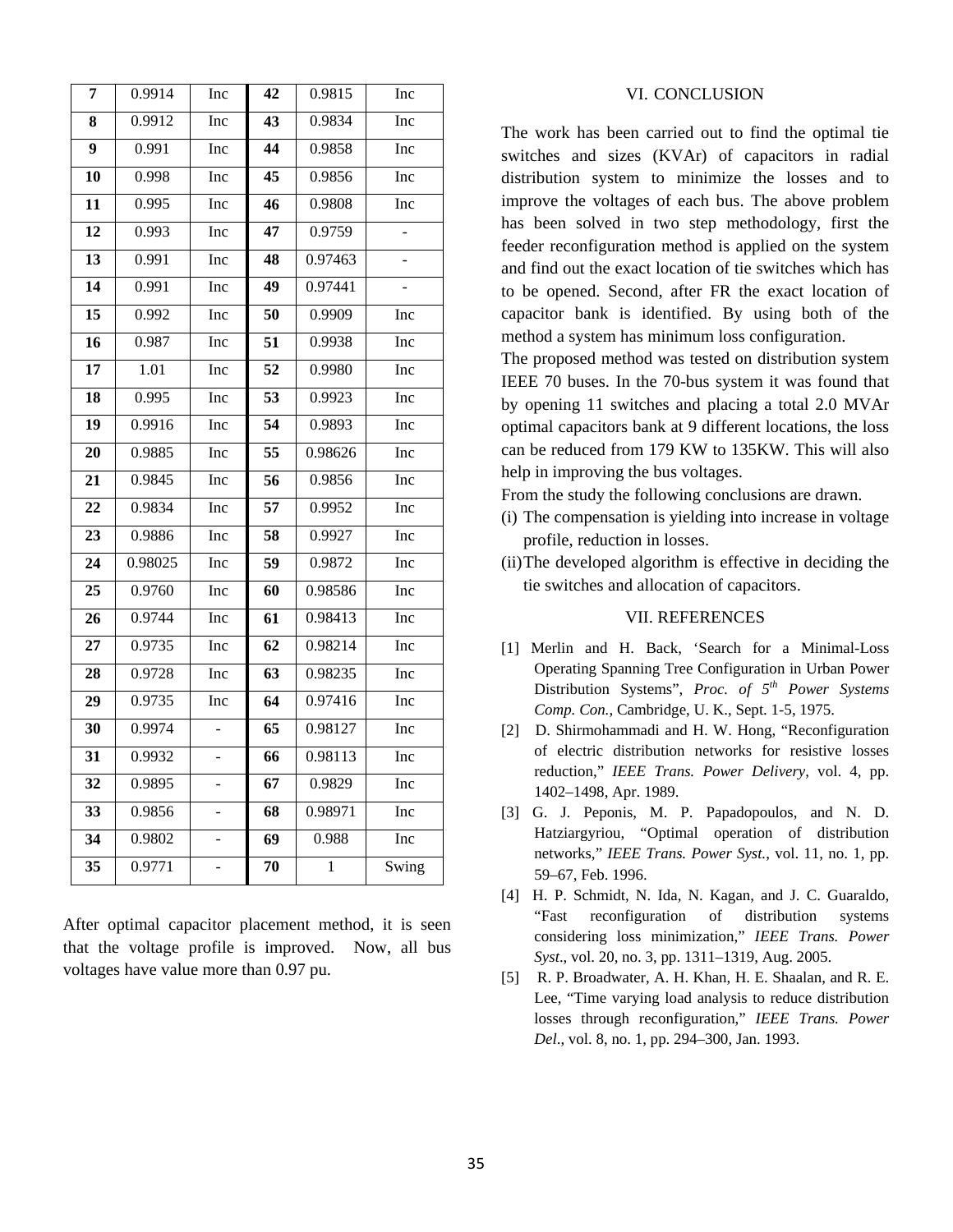- [6] B. Morton and I. M. Mareels, "An efficient brute-force solution to the network reconfiguration problem," *IEEE Trans. Power Syst*., vol. 15, no. 3, pp. 996–1000, Aug. 2000.
- [7] M.W. Siti, D.V..Nicolae, A.A. Jimoh,and A. Ukil, "Reconfiguration and Load Balancing in the LV and MV Distribution Networks for Optimal Performance" *IEEE Trans. On Power Delivery*, Vol. 22, No. 4, Oct 2007
- [8] G. K. Viswanadha Raju, and P. R. Bijwe , "An Efficient Algorithm for Minimum Loss Reconfiguration of Distribution System Based on Sensitivity and Heuristics" *IEEE Trans. On Power Systems*, Vol. 23, No.3, Aug. 2008
- [9] S.K. Salman, "The Impact of Embedded Generation on Voltage Regulation and Losses of Distribution Networks", *IEE Colloquium on the Impact of Embedded Generation on Distribution Networks* (Digest No. 1996/194), 15 Oct. 1996, pp. 2/1 – 2/5.
- [10] C.L.T Borges, and D.M. Falcao, "Impact of Distributed Generation Allocation and Sizing on Reliability, Losses, and Voltage Profile", 2003 *IEEE Bologna Power Tech Conference Proceedings*, Bologna, 23-26 June 2003, Vol. 2.
- [11] I.E. Davidson, and N.M. Ijumba, "Optimization Model" for Loss Minimization in a Deregulated Power Distribution Network", 6th *IEEE Africon Conference in Africa (AFRICON), Africa*, 2-4 Oct. 2002, Vol.2, pp.887 – 894.
- [12] T. Griffin, K. Tomsovic, D. Secrest, and A. Law, "Placement of Dispersed Generations for Reduced Losses", *Proceedings of the 33rd Annual Hawaii International Conference on System Sciences,* 2000, 4-7 Jan., 2000.
- [13] J. Mutale, G. Strbac, S. Curcic, and N. Jenkins, "Allocation of Losses in Distribution Systems with Embedded Generation", *IEE Proceedings of Generation, Transmission and Distribution*, Jan. 2000, Vol. 147, Issue 1, pp.  $7 - 14$ .
- [14] M.A. Kashem, D.T.M. Negnevitsky, and G. Ledwich, "Distributed Generation for Minimization of Power Losses in Distribution Systems" *IEEE Power Engineering Society General Meeting*, June 2006, pp. 8- 14.
- [15] X. P. Zhang , "Energy Loss Minimization of Electricity Networks with Large Wind Generation using FACTS" *IEEE Power and Energy Society General Meeting -*

*Conversion and Delivery of Electrical Energy in the 21st Century*, July 2008 ,pp. 1-5.

- [16] W.Lin, Y.Sheng, S.Chien, M.Tsay, S.Chen, "The Optimal Loss Reduction of Distribution Feeder Based on Special Distribution Transformers Reconnect ion Using Genetic Algorithm" Power System Technology, 2000. Proceedings *IEEE PowerCon 2000*, Volume 3, 4- 7 Dec. 2000 pp. 1413 – 1418.
- [17] M.S.Tsai,F.Y.Hsu ," Comparison of Genetic Algorithm Reproduction Methods for Distribution System Loss Minimization" *Proceedings of the Third IEEE International Conference on' Machine Learning and Cybemetics*, Shanghai, 26-29 August 2004
- [18] A.Augugliaro, L.Dusonchet, S.Favuzza, and E.R.Sanseverino, "Voltage Regulation and Power Losses Minimization in Automated Distribution Networks by an Evolutionary Multiobjective Approach" *IEEE Transactions on Power Systems*, vol. 19, no. 3, august 2004
- [19] K. Amaresh, S. Sivanagaraju, and V. Sankar, "Minimization of Losses in Radial Distribution System by using HVDS" *IEEE Power Electronics, Drives and Energy Systems, 2006. PEDES '06.*, International Conference on 12-15 Dec. 2006 pp.1 - 5
- [20] T. M. Khalil, G. M. Omar A. A. Sallam, "Power Losses Minimization and Voltage Profile Enhancement for Distribution Feeders using PSO" *IEEE Power Engineering, 2007* Large Engineering Systems Conference on 10-12 Oct. 2007 pp. 101 – 105
- [21] Sirous Badali ,"Distribution Feeder Reconfiguration for Deviation Bus Voltage Minimization Based on Modified Honey Bee Mating Optimization Algorithm" *European Journal of Scientific Research* ISSN 1450-216X Vol.71 No.3 (2012), pp. 338-346
- [22] Debapriya Das, "A fuzzy multiobjective approach for network reconfiguration of distribution systems", *IEEE Trans. Power Del*. , vol. 21 no.1 pp. 202-209, Jan 2006.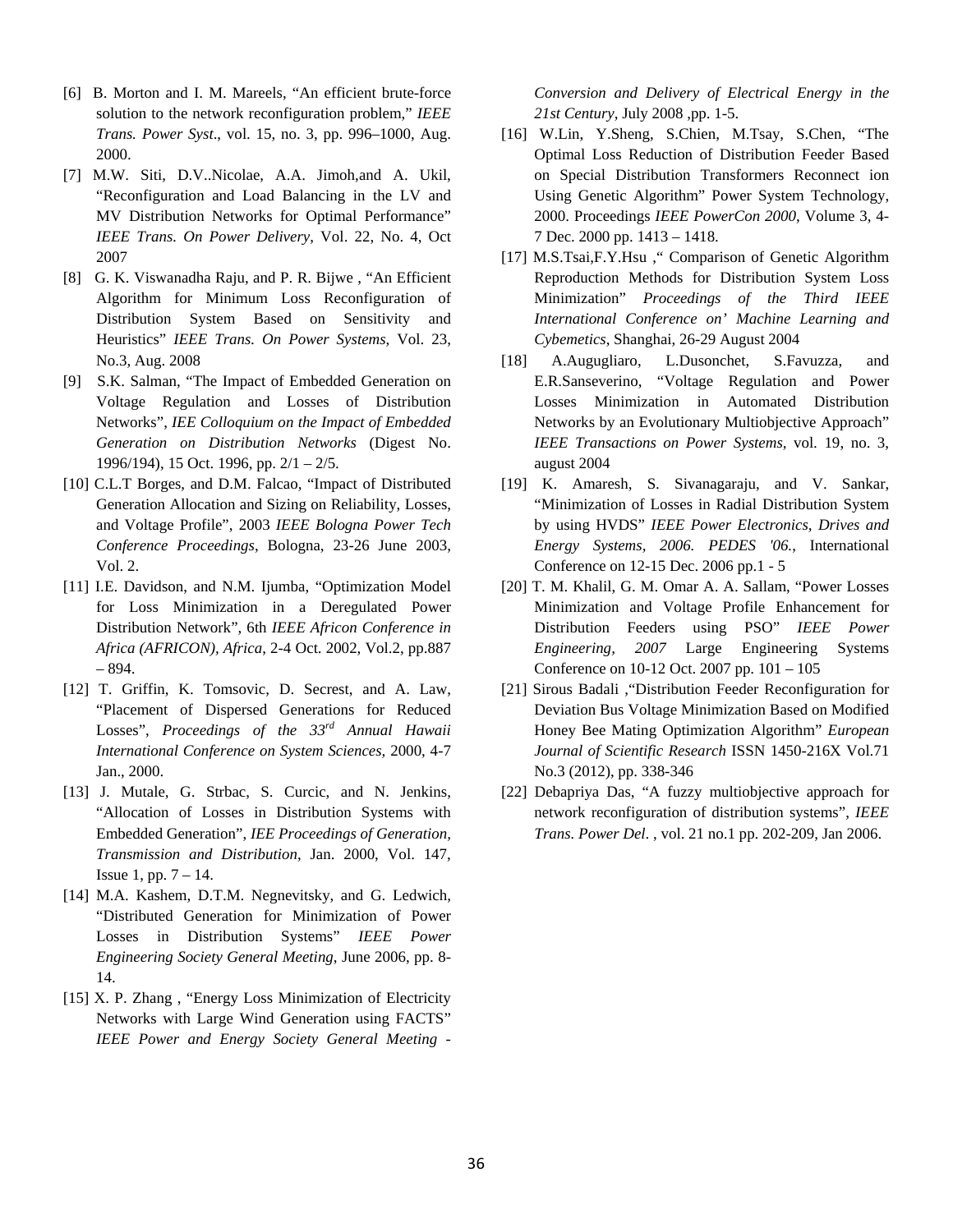## APPENDIX A

## TABLE VI

| Br. No                   | Send. End       | Recv. End                    | R(Ohm) | X(Ohm) | $PL$ (KW) | QL (KVAr) |
|--------------------------|-----------------|------------------------------|--------|--------|-----------|-----------|
| 1                        | <b>Bus</b><br>1 | <b>Bus</b><br>$\overline{c}$ | 1.097  | 1.074  | 100.0     | 90.0      |
| $\overline{2}$           | $\overline{c}$  | 3                            | 1.463  | 1.432  | $60.0\,$  | 40.0      |
| 3                        | 3               | $\overline{4}$               | 0.731  | 0.716  | 150.0     | 130.0     |
| $\overline{\mathcal{A}}$ | $\overline{4}$  | $\overline{5}$               | 0.366  | 0.358  | 75.0      | 50.0      |
| $\overline{5}$           | 5               | 6                            | 1.828  | 1.790  | 15.0      | 9.0       |
| 6                        | 6               | 7                            | 1.097  | 1.074  | 18.0      | 14.0      |
| 7                        | 7               | $\,8\,$                      | 0.731  | 0.716  | 16.0      | 11.0      |
| $8\,$                    | $\,8\,$         | 9                            | 0.731  | 0.716  | 16.0      | 11.0      |
| 9                        | 9               | 10                           | 1.080  | 0.734  | 20.0      | 10.0      |
| 10                       | 10              | 11                           | 1.620  | 1.101  | 16.0      | 9.0       |
| 11                       | 11              | 12                           | 1.080  | 0.734  | 50.0      | 40.0      |
| 12                       | 12              | 13                           | 1.350  | 0.917  | 105.0     | 90.0      |
| 13                       | 13              | 14                           | 0.810  | 0.550  | 25.0      | 15.0      |
| 14                       | 14              | 15                           | 1.944  | 1.321  | 40.0      | 25.0      |
| 15                       | $\tau$          | 68                           | 1.080  | 0.734  | 100.0     | 60.0      |
| 16                       | 68              | 69                           | 1.620  | 1.101  | 40.0      | 30.0      |
| 17                       | 1               | 16                           | 1.097  | 1.074  | 60.0      | 30.0      |
| 18                       | 16              | 17                           | 0.366  | 0.358  | 40.0      | 25.0      |
| 19                       | 17              | 18                           | 1.463  | 1.432  | 15.0      | 9.0       |
| 20                       | 18              | 19                           | 0.914  | 0.895  | 13.0      | 7.0       |
| 21                       | 19              | 20                           | 0.804  | 0.787  | 30.0      | 20.0      |
| 22                       | 20              | 21                           | 1.133  | 1.110  | 90.0      | 50.0      |
| 23                       | 21              | 22                           | 0.475  | 0.465  | 50.0      | 30.0      |
| 24                       | 17              | 23                           | 2.214  | 1.505  | 60.0      | 40.0      |
| 25                       | 23              | 24                           | 1.620  | 1.110  | 100.0     | 80.0      |
| 26                       | 24              | 25                           | 1.080  | 0.734  | 80.0      | 65.0      |
| 27                       | 25              | 26                           | 0.540  | 0.367  | 100.0     | 60.0      |
| 28                       | 26              | 27                           | 0.540  | 0.367  | 100.0     | 55.0      |
| 29                       | 27              | 28                           | 1.080  | 0.734  | 120.0     | 70.0      |
| 30                       | 28              | 29                           | 1.080  | 0.734  | 105.0     | 70.0      |
| 31                       | 70              | 30                           | 0.366  | 0.358  | 80.0      | 50.0      |
| 32                       | 30              | 31                           | 0.731  | 0.716  | 60.0      | 40.0      |
| 33                       | 31              | 32                           | 0.731  | 0.716  | 13.0      | 8.0       |
| 34                       | 32              | 33                           | 0.804  | 0.787  | 16.0      | 9.0       |
| 35                       | 33              | 34                           | 1.170  | 1.145  | 50.0      | 30.0      |
| 36                       | 34              | 35                           | 0.768  | 0.752  | 40.0      | 28.0      |
| 37                       | 35              | 36                           | 0.731  | 0.716  | 60.0      | 40.0      |
| 38                       | 36              | 37                           | 1.097  | 1.074  | 40.0      | 30.0      |
| 39                       | 37              | 38                           | 1.463  | 1.432  | 30.0      | 25.0      |
| 40                       | 32              | 39                           | 1.080  | 0.734  | 150.0     | 100.0     |
| 41                       | 39              | 40                           | 0.540  | 0.367  | 60.0      | 35.0      |
| 42                       | 40              | 41                           | 1.080  | 0.734  | 120.0     | 70.0      |
| 43                       | 41              | 42                           | 1.836  | 1.24   | 90.0      | 60.0      |

# LINE DATA AND LOAD DATA OF 70 BUS RADIAL DISTRIBUTION